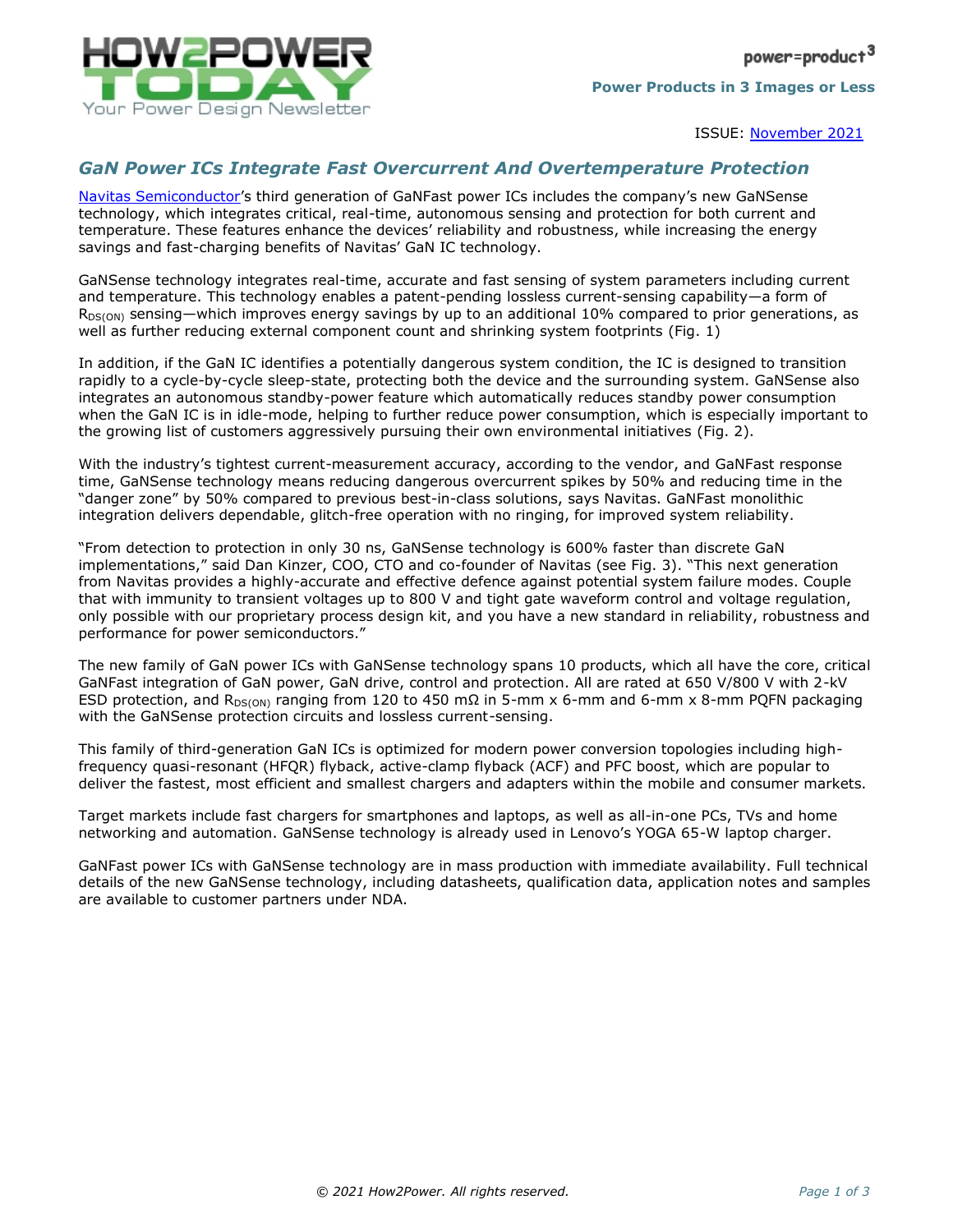



*(a)*



*Fig. 1. Lossless current sensing in third-generation GaNFast ICs can effectively cut total R<sub>DS(ON)</sub> in half. This provides an efficiency boost and eliminates the hot spot associated with the current sense resistor (b). (Images in this article are from Dan Kinzer's keynote presentation at [WiPDA](https://wipda.org/)  [2021.](https://wipda.org/))*